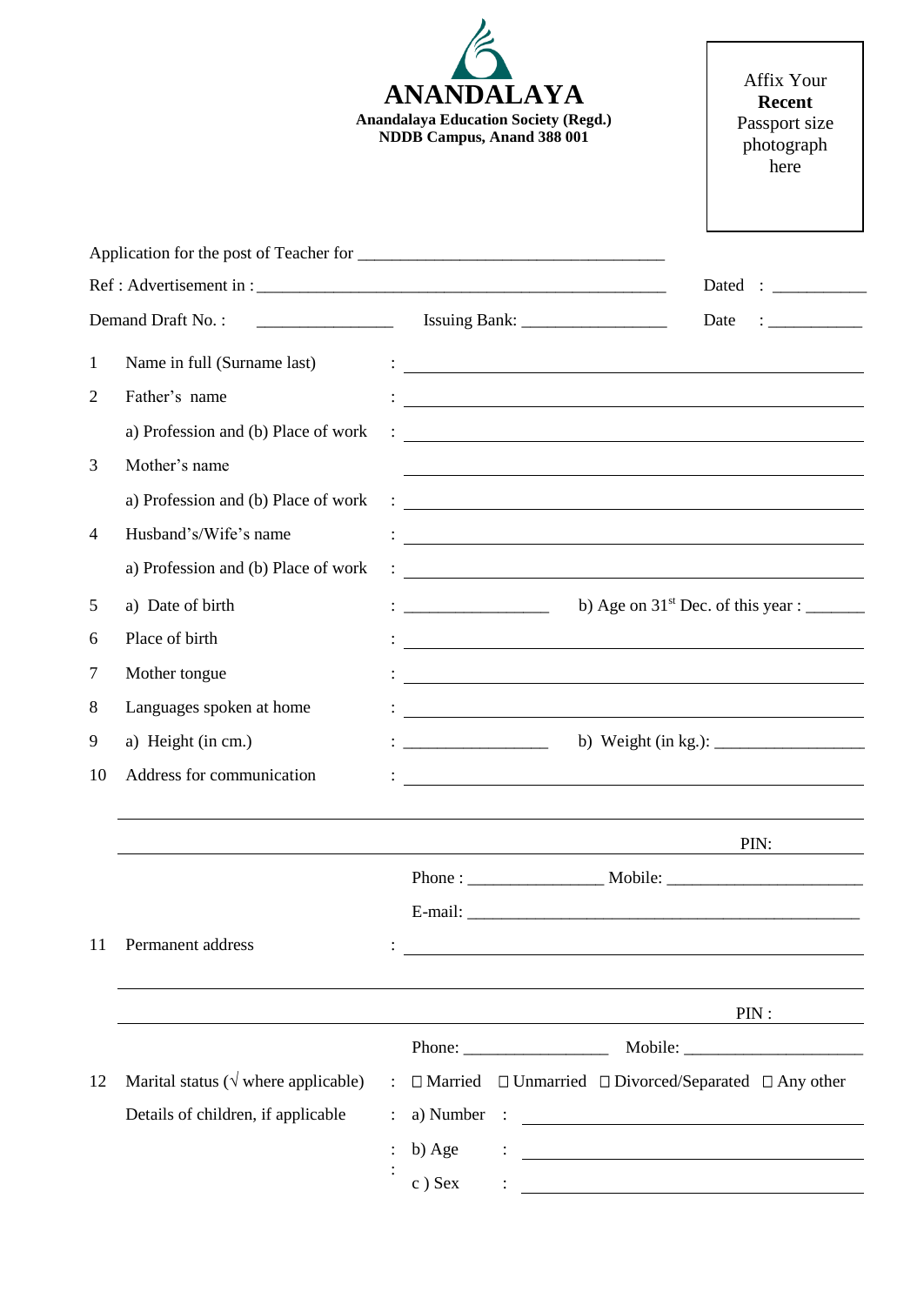## 13 Educational Qualifications\* :

## **a) Academic:**

| Exam.  | Name of the          | Subjects       | $\%$ / | Year of | Board /    | Medium of |
|--------|----------------------|----------------|--------|---------|------------|-----------|
| Passed | School/College/Univ. | Specialisation | Grade  | Passing | University | Education |
|        |                      |                |        |         |            |           |
|        |                      |                |        |         |            |           |
|        |                      |                |        |         |            |           |
|        |                      |                |        |         |            |           |
|        |                      |                |        |         |            |           |
|        |                      |                |        |         |            |           |
|        |                      |                |        |         |            |           |
|        |                      |                |        |         |            |           |
|        |                      |                |        |         |            |           |
|        |                      |                |        |         |            |           |
|        |                      |                |        |         |            |           |
|        |                      |                |        |         |            |           |
|        |                      |                |        |         |            |           |
|        |                      |                |        |         |            |           |
|        |                      |                |        |         |            |           |

# **b) Professional:**

## 14 Total teaching experience :

# 15 Details of employment \* (Starting with **Current**) :

| Name of the Institution and<br>Place (Pls. specify Board<br>affiliated to) | Designation and Classes<br>handled | Medium of<br>Teaching | Period from<br>DD/MM/YYYY<br>$\,$ to $\,$<br>DD/MM/YYYY | Reason<br>for<br>Leaving |
|----------------------------------------------------------------------------|------------------------------------|-----------------------|---------------------------------------------------------|--------------------------|
|                                                                            |                                    |                       |                                                         |                          |
|                                                                            |                                    |                       |                                                         |                          |
|                                                                            |                                    |                       |                                                         |                          |
|                                                                            |                                    |                       |                                                         |                          |
|                                                                            |                                    |                       |                                                         |                          |

*\* Please attach a separate sheet, if necessary.*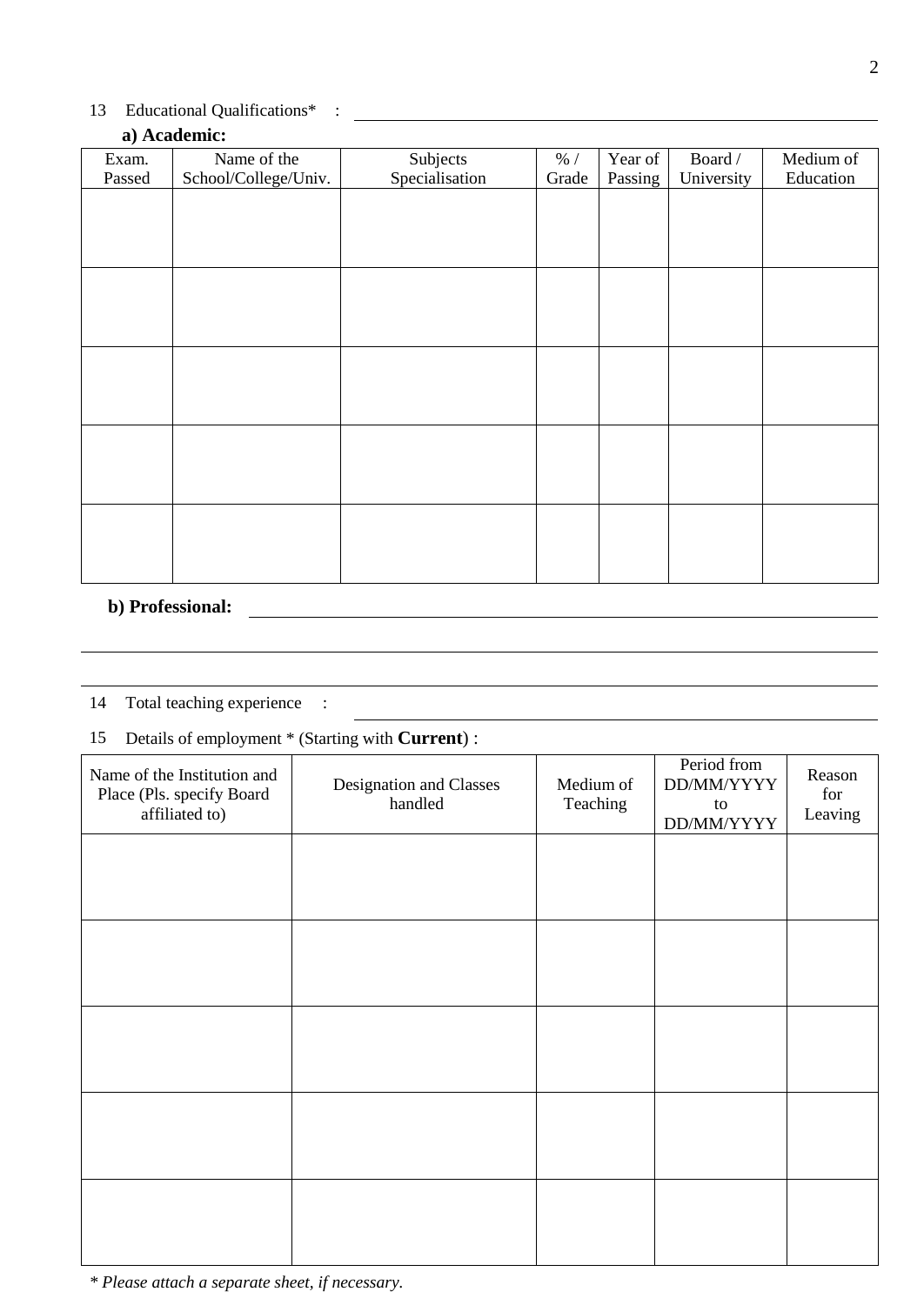17 Your (a): Strengths/Special Assets:

(b): Areas you need to improve in:

## 18 Profile of *Professional Growth\*:*

| Workshop/training/professional<br>programme attended | Conducted by | Place | Dates and duration |
|------------------------------------------------------|--------------|-------|--------------------|
|                                                      |              |       |                    |
|                                                      |              |       |                    |
|                                                      |              |       |                    |
|                                                      |              |       |                    |
|                                                      |              |       |                    |
|                                                      |              |       |                    |
|                                                      |              |       |                    |
|                                                      |              |       |                    |
|                                                      |              |       |                    |
|                                                      |              |       |                    |
|                                                      |              |       |                    |
|                                                      |              |       |                    |
|                                                      |              |       |                    |
|                                                      |              |       |                    |
|                                                      |              |       |                    |
|                                                      |              |       |                    |
|                                                      |              |       |                    |
|                                                      |              |       |                    |

\_\_\_\_\_\_\_\_\_\_\_\_\_\_\_\_\_\_\_\_\_\_\_\_\_\_\_\_\_\_\_\_\_\_\_\_\_\_\_\_\_\_\_\_\_\_\_\_\_\_\_\_\_\_\_\_\_\_\_\_\_\_\_\_\_\_\_\_\_\_\_\_\_\_\_\_\_\_\_\_\_\_\_\_\_\_\_\_\_

\_\_\_\_\_\_\_\_\_\_\_\_\_\_\_\_\_\_\_\_\_\_\_\_\_\_\_\_\_\_\_\_\_\_\_\_\_\_\_\_\_\_\_\_\_\_\_\_\_\_\_\_\_\_\_\_\_\_\_\_\_\_\_\_\_\_\_\_\_\_\_\_\_\_\_\_\_\_\_\_\_\_\_\_\_\_\_\_\_

\_\_\_\_\_\_\_\_\_\_\_\_\_\_\_\_\_\_\_\_\_\_\_\_\_\_\_\_\_\_\_\_\_\_\_\_\_\_\_\_\_\_\_\_\_\_\_\_\_\_\_\_\_\_\_\_\_\_\_\_\_\_\_\_\_\_\_\_\_\_\_\_\_\_\_\_\_\_\_\_\_\_\_\_\_\_\_\_\_

*\* Please attach a separate sheet, if necessary.*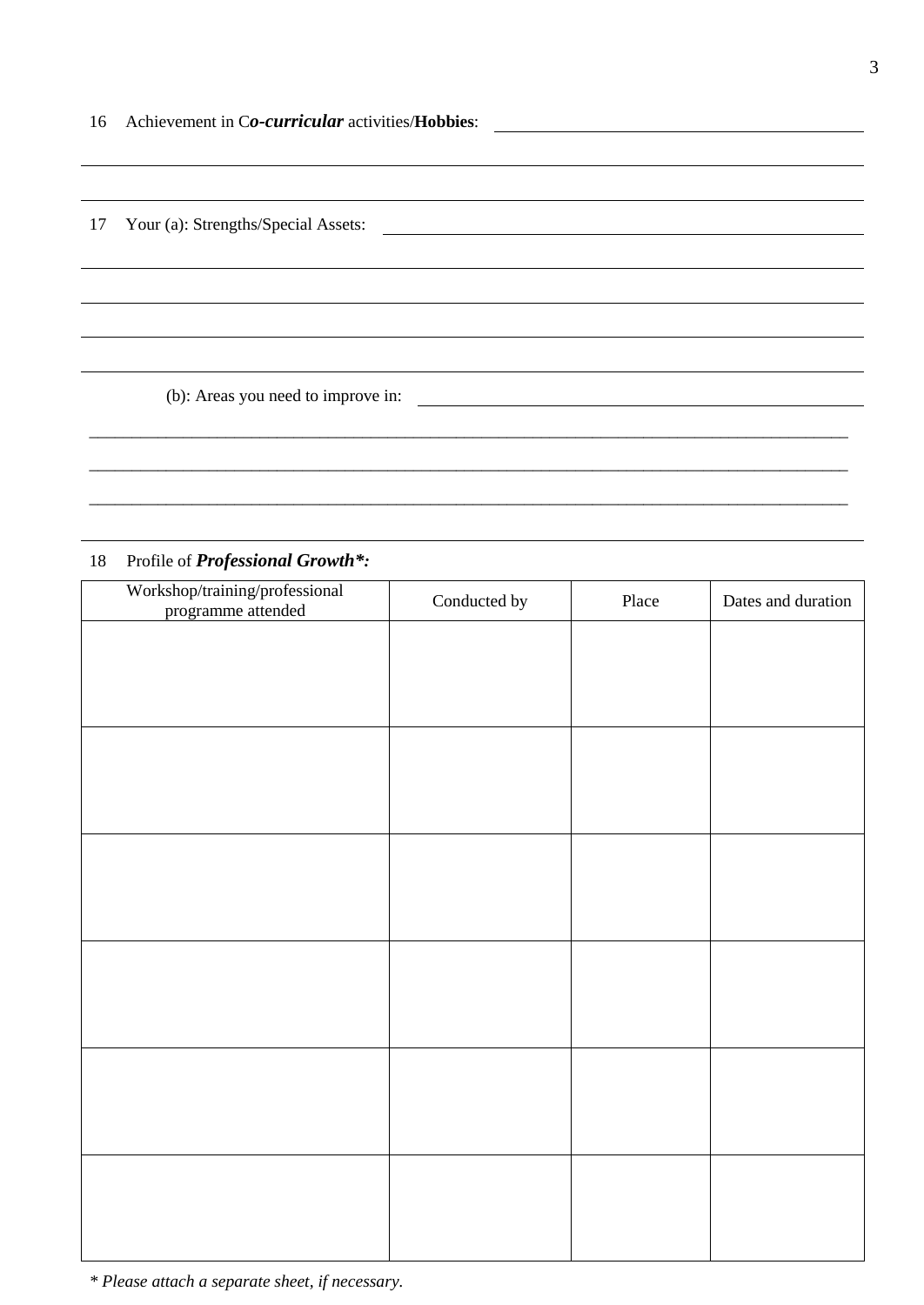- 19 On a 5-point scale, A to E (where 'A' is the highest rating) rate yourself, in a combination of skill, passion, interest, in the following:
	- 1. Your concern for children:
	- 2. Your child-centric approach in a classroom:
	- 3. Your inter-personal relations with colleagues:
	- 4. The time you spend in reading:
	- 5. Your time spent with internet:
	- 6. Your concern for those with less opportunity / underprivileged:
	- 7. Your love for music/dance/theatre:
	- 8. Your skills at public speaking/debate/elocution:
	- 9. Your time spent with T.V./Newspaper:
	- 10. Your time spent with your family:

| 20 | Places visited | Purpose for travelling | Year and duration |
|----|----------------|------------------------|-------------------|
|    |                |                        |                   |
|    |                |                        |                   |
|    |                |                        |                   |
|    |                |                        |                   |
|    |                |                        |                   |
|    |                |                        |                   |
|    |                |                        |                   |
|    |                |                        |                   |
|    |                |                        |                   |
|    |                |                        |                   |
|    |                |                        |                   |
|    |                |                        |                   |

21 Which subjects / activities besides the area of specialization can you handle (mention them in the order of preference):

| <b>Classes I-V:</b>        | <b>Classes VI-VIII:</b>      |
|----------------------------|------------------------------|
|                            |                              |
|                            |                              |
|                            |                              |
| <b>Classes IX &amp; X:</b> | <b>Classes XI &amp; XII:</b> |
|                            |                              |
|                            |                              |
|                            |                              |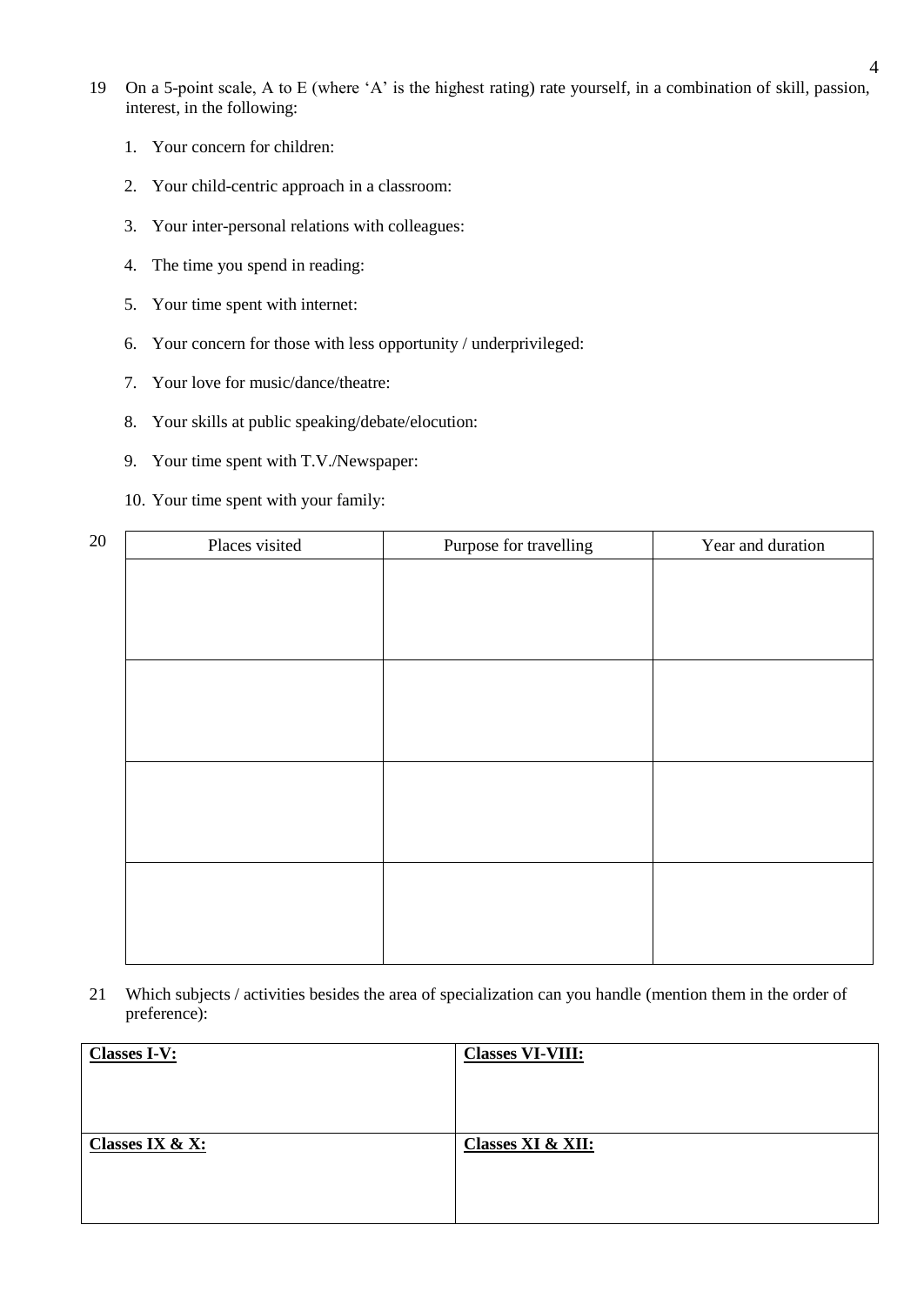22 How much time would you be willing to devote beyond the formal school timings (please specify the activity and time). A few examples are Remedial coaching, Coaching the gifted, Work with/in community, Helping the disadvantaged, Camps, Tours, Picnics, Games and Sports, Vocational skills, or any other, please specify.

| Activity | Time |
|----------|------|
|          |      |
|          |      |
|          |      |
|          |      |
|          |      |
|          |      |

#### 23 Proficiency in languages:

| Language | Speaking proficiency | Reading level                                  | Writing quality |
|----------|----------------------|------------------------------------------------|-----------------|
|          |                      | Grade yourself - A to C; 'A' being the highest |                 |
|          |                      |                                                |                 |
|          |                      |                                                |                 |
|          |                      |                                                |                 |
|          |                      |                                                |                 |

\_\_\_\_\_\_\_\_\_\_\_\_\_\_\_\_\_\_\_\_\_\_\_\_\_\_\_\_\_\_\_\_\_\_\_\_\_\_\_\_\_\_\_\_\_\_\_\_\_\_\_\_\_\_\_\_\_\_\_\_\_\_\_\_\_\_\_\_\_\_\_\_\_\_\_\_\_\_\_\_\_\_\_\_\_\_\_

\_\_\_\_\_\_\_\_\_\_\_\_\_\_\_\_\_\_\_\_\_\_\_\_\_\_\_\_\_\_\_\_\_\_\_\_\_\_\_\_\_\_\_\_\_\_\_\_\_\_\_\_\_\_\_\_\_\_\_\_\_\_\_\_\_\_\_\_\_\_\_\_\_\_\_\_\_\_\_\_\_\_\_\_\_\_\_

\_\_\_\_\_\_\_\_\_\_\_\_\_\_\_\_\_\_\_\_\_\_\_\_\_\_\_\_\_\_\_\_\_\_\_\_\_\_\_\_\_\_\_\_\_\_\_\_\_\_\_\_\_\_\_\_\_\_\_\_\_\_\_\_\_\_\_\_\_\_\_\_\_\_\_\_\_\_\_\_\_\_\_\_\_\_\_

\_\_\_\_\_\_\_\_\_\_\_\_\_\_\_\_\_\_\_\_\_\_\_\_\_\_\_\_\_\_\_\_\_\_\_\_\_\_\_\_\_\_\_\_\_\_\_\_\_\_\_\_\_\_\_\_\_\_\_\_\_\_\_\_\_\_\_\_\_\_\_\_\_\_\_\_\_\_\_\_\_\_\_\_\_\_\_

\_\_\_\_\_\_\_\_\_\_\_\_\_\_\_\_\_\_\_\_\_\_\_\_\_\_\_\_\_\_\_\_\_\_\_\_\_\_\_\_\_\_\_\_\_\_\_\_\_\_\_\_\_\_\_\_\_\_\_\_\_\_\_\_\_\_\_\_\_\_\_\_\_\_\_\_\_\_\_\_\_\_\_\_\_\_\_

\_\_\_\_\_\_\_\_\_\_\_\_\_\_\_\_\_\_\_\_\_\_\_\_\_\_\_\_\_\_\_\_\_\_\_\_\_\_\_\_\_\_\_\_\_\_\_\_\_\_\_\_\_\_\_\_\_\_\_\_\_\_\_\_\_\_\_\_\_\_\_\_\_\_\_\_\_\_\_\_\_\_\_\_\_\_\_

\_\_\_\_\_\_\_\_\_\_\_\_\_\_\_\_\_\_\_\_\_\_\_\_\_\_\_\_\_\_\_\_\_\_\_\_\_\_\_\_\_\_\_\_\_\_\_\_\_\_\_\_\_\_\_\_\_\_\_\_\_\_\_\_\_\_\_\_\_\_\_\_\_\_\_\_\_\_\_\_\_\_\_\_\_\_\_

\_\_\_\_\_\_\_\_\_\_\_\_\_\_\_\_\_\_\_\_\_\_\_\_\_\_\_\_\_\_\_\_\_\_\_\_\_\_\_\_\_\_\_\_\_\_\_\_\_\_\_\_\_\_\_\_\_\_\_\_\_\_\_\_\_\_\_\_\_\_\_\_\_\_\_\_\_\_\_\_\_\_\_\_\_\_\_

\_\_\_\_\_\_\_\_\_\_\_\_\_\_\_\_\_\_\_\_\_\_\_\_\_\_\_\_\_\_\_\_\_\_\_\_\_\_\_\_\_\_\_\_\_\_\_\_\_\_\_\_\_\_\_\_\_\_\_\_\_\_\_\_\_\_\_\_\_\_\_\_\_\_\_\_\_\_\_\_\_\_\_\_\_\_\_

\_\_\_\_\_\_\_\_\_\_\_\_\_\_\_\_\_\_\_\_\_\_\_\_\_\_\_\_\_\_\_\_\_\_\_\_\_\_\_\_\_\_\_\_\_\_\_\_\_\_\_\_\_\_\_\_\_\_\_\_\_\_\_\_\_\_\_\_\_\_\_\_\_\_\_\_\_\_\_\_\_\_\_\_\_\_\_

\_\_\_\_\_\_\_\_\_\_\_\_\_\_\_\_\_\_\_\_\_\_\_\_\_\_\_\_\_\_\_\_\_\_\_\_\_\_\_\_\_\_\_\_\_\_\_\_\_\_\_\_\_\_\_\_\_\_\_\_\_\_\_\_\_\_\_\_\_\_\_\_\_\_\_\_\_\_\_\_\_\_\_\_\_\_\_

\_\_\_\_\_\_\_\_\_\_\_\_\_\_\_\_\_\_\_\_\_\_\_\_\_\_\_\_\_\_\_\_\_\_\_\_\_\_\_\_\_\_\_\_\_\_\_\_\_\_\_\_\_\_\_\_\_\_\_\_\_\_\_\_\_\_\_\_\_\_\_\_\_\_\_\_\_\_\_\_\_\_\_\_\_\_\_

- 24 In the space provided below, answer the following in your own handwriting:
	- i. While you were a student, three of your best and most memorable experiences:

ii. While you were a student, two of your worst experiences: